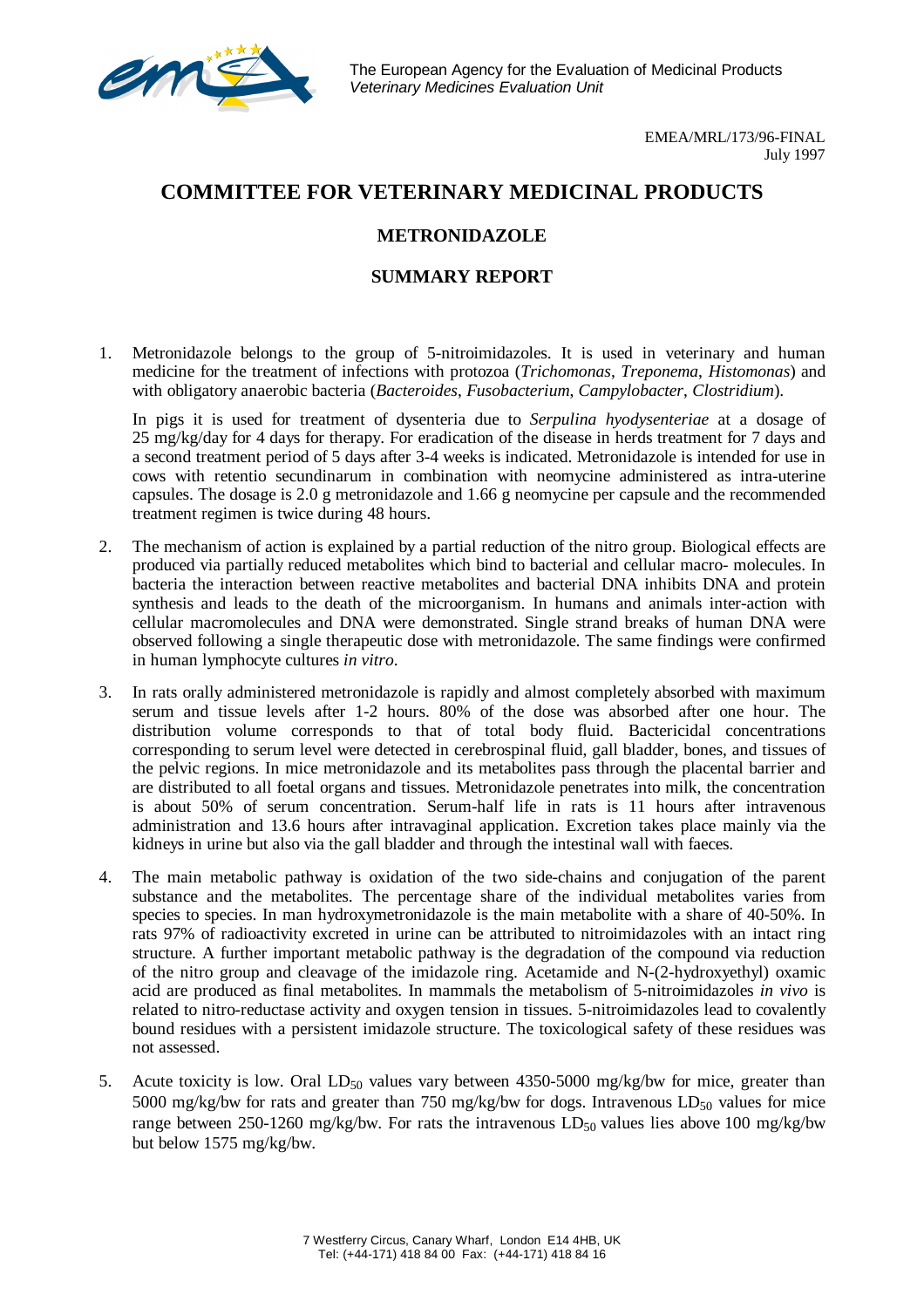6. Repeated dose toxicity studies were performed with various species.

Short-term repeated dose toxicity studies:

In rats during a 4-week oral medication study with doses of 25 or 50 mg/kg/bw per day, bodyweight and biochemical parameters were comparative with controls. The study design was not adequate and the observation period too short. Therefore the results cannot be accepted.

Medium-term repeated dose toxicity studies:

In monkeys two studies were performed with oral doses by gastric intubation. In the first study doses of 45, 100 and 225 mg/kg/bw were given for 14 weeks. Lack of appetite and bodyweight depression were found in all these groups and at the highest dose histological changes in the liver were observed. A NOEL cannot be derived from this study.

In dogs an oral study was conducted at dose levels of 75, 110, 150 and 225 mg/kg/bw for 17 weeks. All animals in the two highest dose groups died or were killed moribund showing ataxia, muscular rigidity, tremors and prostration. Similar symptoms were seen in animals at 110 mg/kg/bw but only one died. Ataxia and tremors were also seen in some dogs of the lowest dose group. A NOEL cannot be derived from this study.

In an oral feeding study for 18 weeks rats received 75, 150 or 300 mg/kg. The growth rate was reduced at all doses. At the highest dose increased liver/bodyweight and kidney/bodyweight ratios were observed and in males a reduction in testis weight and in spermatogenesis. No NOEL can be established.

Long-term repeated dose toxicity studies:

Feeding studies were conducted with CD-1 and CF-1 strain of ICR Swiss mice for 78 and 92 weeks respectively, at dose levels of 75, 150 and 600 mg/kg/bw/day. In the CD-1 strain at 75 mg/kg/bw decreased bodyweight and hypospermatosis in 26% of the males was observed. At 150 mg/kg/bw a decreased seminal vesicle/bodyweight ratio in males was additionally noted. At 600 mg/kg/bw also a decreased testes/bodyweight ratio, hypospermatosis in 53% and testicular atrophy in 23% of the males was observed and a decreased uterus/bodyweight ratio in females. The CF-1 strain showed at the lowest dose a decreased prostate/bodyweight ratio in males. At 150 mg/kg/bw a decreased heart/bodyweight ratio was observed and at the highest dose a decreased heart/bodyweight ratio was also seen in females. A NOEL cannot be established.

In an oral study in rats conducted for 80 weeks with 75, 150, 300 mg/kg/bw and 600 mg/kg in a separate group for 13 weeks, at 300 mg/kg depressed bodyweight was seen in all animals and additionally in males testicular dystrophy was regularly seen. At the lower doses blood parameters were changed. In animals receiving 600 mg/kg/bw per day, testicular dystrophy, prostatic atrophy and reduced growth rates were frequently seen. A NOEL cannot be established.

- 7. No tolerance studies were submitted. From a clinical trial study with the combination product metronidazole/neomycine in 112 postparturient cows it can be concluded that intrauterine treatment at therapeutic doses is tolerated without adverse effects. For oral use in pigs four times the therapeutic dose is stated to be well tolerated by weaner pigs. Side effects occurring seldom at therapeutic doses are oedema of eyelids, rectum and vulva that are fully reversible.
- 8. Reproductive toxicity was shown in long term studies in rats and mice, especially hypo-spermatosis, decreased prostate/bodyweight ratios and testis/bodyweight ratios were seen. A study concerning effects on spermiogenesis was conducted in boars. Four animals received a 50% overdose and two animals a 100% overdose. Sperma was collected up to 10 weeks after treatment two times a week. No significant changes with control animals were noted. The study was conducted in four animals only, not to GLP standards and the observation period was too short. Therefore the results cannot be considered as relevant with regard to the long term studies. No studies on fertility were conducted although the signs of toxicity especially on the male reproductive system indicate a possible influence on fertility parameters.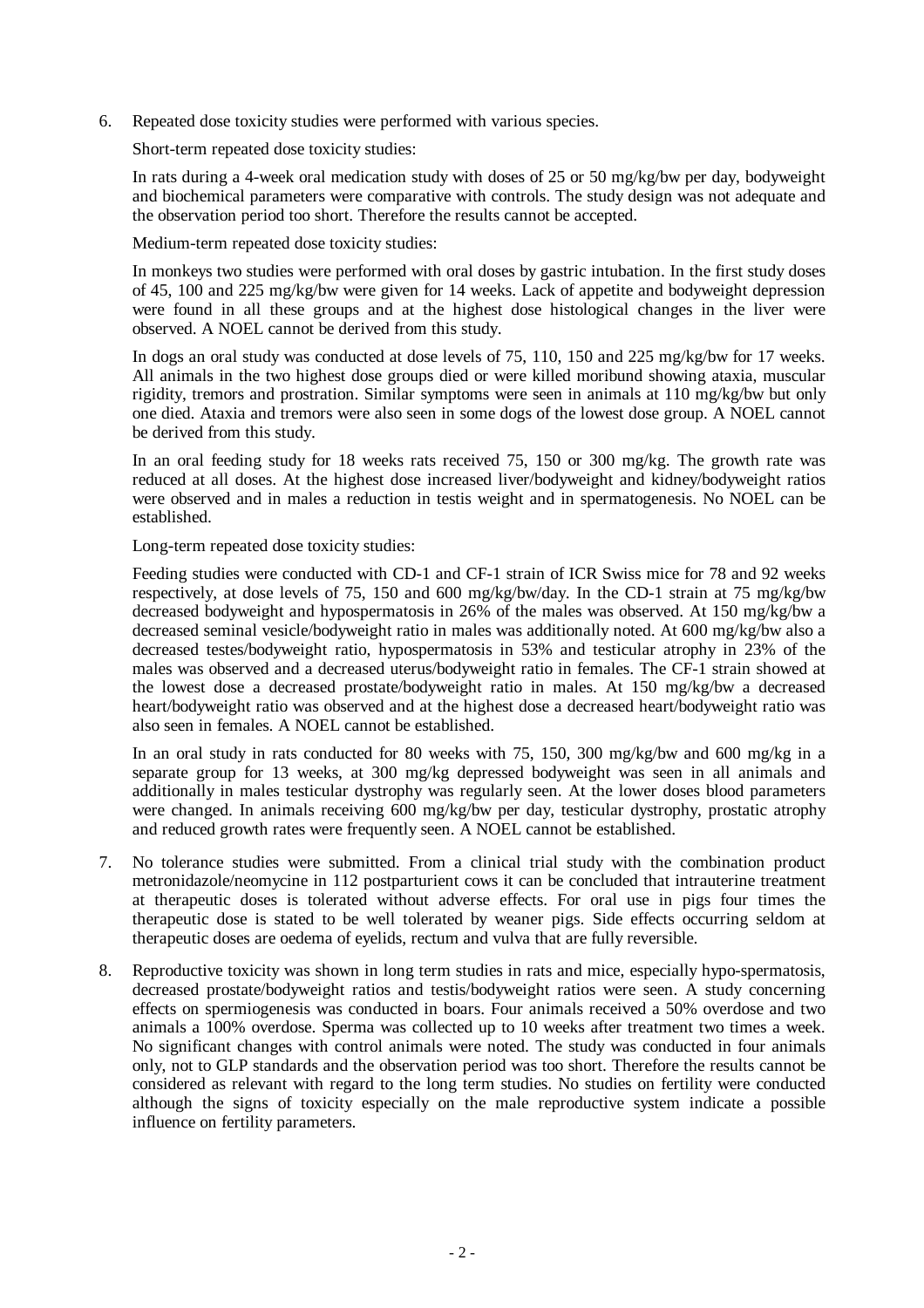- 9. A study on foetotoxicity/teratogenicity in Swiss Webster mice at doses of 15 mg/kg/bw intraperitoneal on day 8, 10, 12, and 14 of gestation showed a significant increase in the number of dead and malformed foetuses. In an *in vitro* study with cultivated Sprague rat embryos metronidazole at concentrations of 2 mM showed low foetotoxicity (one abnormality/11 viable embryos). Teratogenicity was not sufficiently tested although there were signs of teratogenic effects in the few existing studies.
- 10. Metronidazole induces gene mutations in various microbial test systems and in fungi as well as mitotic gene conversion in yeasts. Under hypoxic conditions, chromosome mutations were observed in mammalian cells. Metronidazole triggers chromosomal mutations in the mouse *in vivo*. In indicator systems (UDS) genotoxic effects occur in primary hepatocytes of man and rats *in vitro*. Recent studies in man show a genotoxic mechanism *in vivo*. After a single treatment in the range of therapeutic doses metronidazole leads to DNA single strand breaks. Under *in vitro* conditions concentrations below the therapeutic plasma concentrations lead to genotoxic effects in human lymphocytes.

Additionally the two main oxidative metabolites have shown mutagenic effects. The mutagenic potential of hydroxymetronidazole is higher than that of the parent compound. According to the results of various studies and tests metronidazole is considered as genotoxic and mutagenic.

11. Additional data on the genotoxicity of metronidazole not present in the original application came to the knowledge of the Committee. The data included two *in vivo* studies in humans on the induction of chromosome aberrations in peripheral lymphocytes after oral administration of metronidazole and two "comet" assays on the induction of DNA damage in human peripheral lymphocytes.

Of the two human *in vivo* studies and the two "comet" assays one each indicated genotoxic effects of metronidazole while the other did not. However, the respective studies indicating that no genotoxic risk is associated with metronidazole contained data of insufficient statistical power to invalidate the results of the studies showing genotoxic effects of the substance.

Consideration of the available data on the genotoxic effects of metronidazole leads to the conclusion that, at the current state of scientific knowledge, metronidazole must be considered to have genotoxic effects and specifically genotoxic effects in humans *in vivo* after oral exposure.

12. Metronidazole shows carcinogenicity in mice and rats.

More recent studies with a 100-day-treatment period and lifetime observation in rats (30 mg/kg bw and day per gavage) and mice (2 mg/day, i.e. ca. 66 mg/kg bw and day per gavage) confirmed earlier results of lifetime feeding studies in rats and mice at higher dosages. The lowest investigated dose of 30 mg/kg/bw per day lies in the range of the therapeutic dose for man. At this oral dose in rats a significant increase in mammary tumours (fibroadenomas: 56%, in treated vs. 18% in control rats, adenomas: 36% vs. 16%, fibromas: 22% vs. 0%, carcinomas; 10% vs. 0%) was observed in females after a mean latency period of 100.5 weeks. In mice at the above dose malignant lymphomas were observed in females (44.1% in treated vs. 0% in control mice) and lung adenomas in males (66.6% in treated vs. 26.3% in control mice).

Metronidazole must be considered as a genotoxic carcinogen in animals. This view is shared by the International Agency for Research on Cancer (IARC) which classified metronidazole as "possibly carcinogenic to humans" belonging to group 2 Ab substances.

It was argued that the carcinogenic effect of metronidazole was the result of a tumour promoting rather than a tumour initiating action of the substance. However, no possible mechanism of action was proposed and no data on such a promoting mechanism were submitted.

13. No studies on immunotoxicity were provided.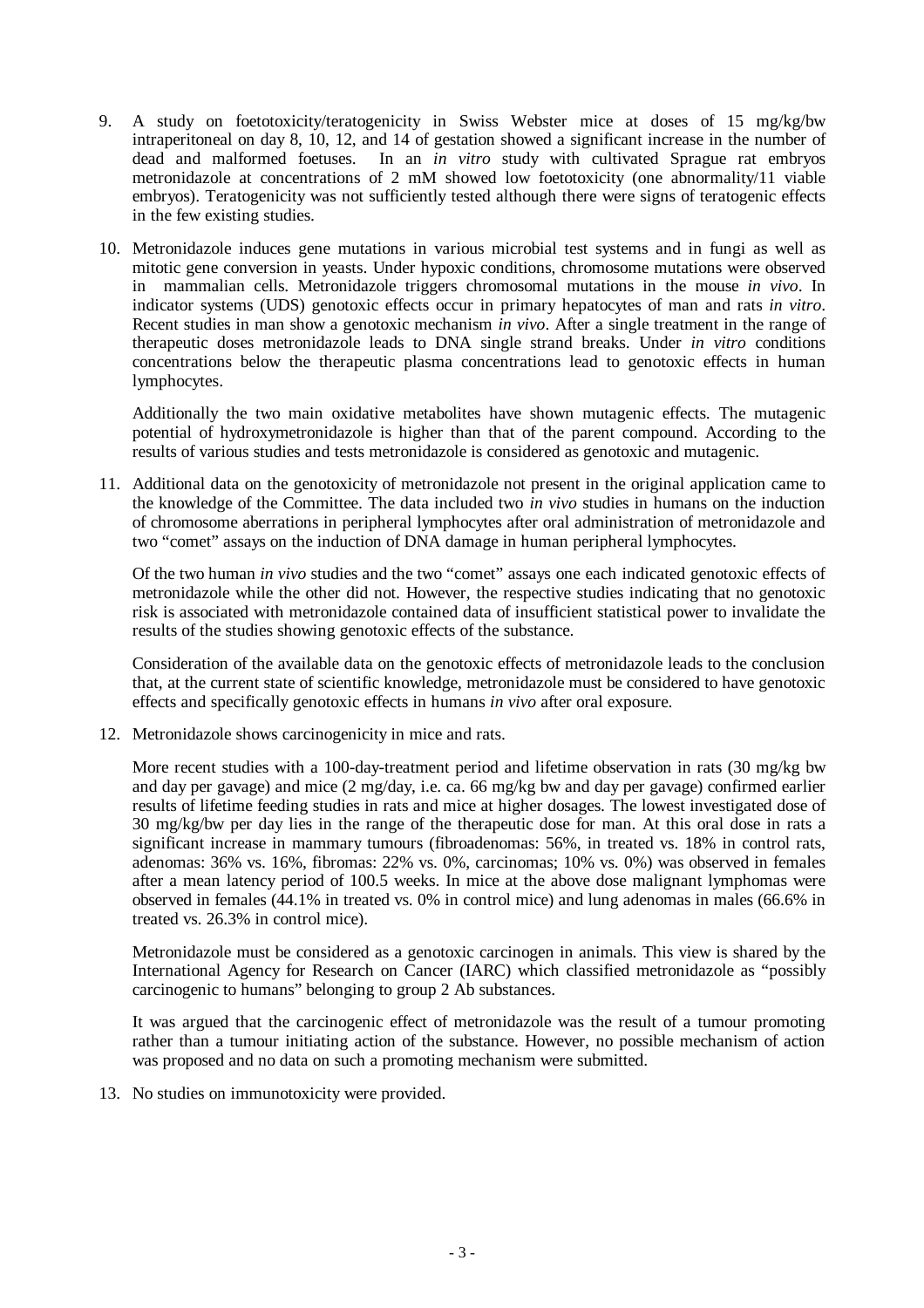- 14. The microbiological properties of metronidazole are known from its use in human medicine. Metronidazole is used for the decontamination of the human colon as prophylaxis of postoperative infections in patients undergoing colorectal surgery. The MIC value of metronidazole for most of the colonic obligate bacteria lies between 2-6 μg/ml. The relation to relevant bacteria in animals cannot be established. However in view of the mutagenic and carcinogenic potential no further data will be requested.
- 15. Metronidazole has been used in human medicine since about 30 years. The clinical use covers the treatment of anaerobic bacterial infections, amoebiasis, trichomoniasis giardiasis and Crohns disease. The doses vary according to indications between 250-800 mg/day for 5-7 days, up to 2 g in a single dose. For humans an oral dose of 180 mg/kg/bw is at the borderline of tolerance where severe nausea and vomiting were observed. Mostly metronidazole is used only for short term treatment. In man metronidazole administered orally is rapidly and almost completely absorbed. The bioavailibility is 95%.  $T_{1/2}$  after oral and intravenous administration is about 8,3 hours. The main metabolite is hydroxymetronidazole with a share of 40-50%. Mutagenic effects of metronidazole at therapeutic dose levels were demonstrated in men.
- 16. The information on the metabolism of metronidazole did not address the formation and toxicological relevance of covalently bound tissue residues with intact imidazole structure, which has been demonstrated for other nitroimidazoles.

No toxicological NOEL could be identified for metronidazole in repeated dose toxicity studies.

The influence of metronidazole on fertility has not been specifically tested, although impairment of male fertility was noted in the repeated dose toxicity studies.

The teratogenicity of metronidazole was not adequately tested, though its has been shown to have teratogenic potential.

Metronidazole has proved to be mutagenic in mammalian cell systems and human cells *in vitro* and in the mouse *in vivo*. Furthermore, genotoxic effects are known in man following oral treatment with metronidazole.

Metronidazole has proved to be carcinogenic in mice and rats. An increased incidence of tumours in very young patients undergoing long-term metronidazole therapy raised suspicion that metronidazole is potentially carcinogenic in man. According to IARC metronidazole is considered as a possible carcinogen in humans.

No data on a possible tumour-promoting mechanism of metronidazole are available.

Due to the genotoxic mechanisms of the carcinogenicity of metronidazole it will not be possible to establish a threshold level and calculate an ADI.

17. There was no full residue file and the pharmacokinetic data in the food producing animals: horse, cattle, and swine focused mainly on absorption and plasma elimination following the parenteral and oral route of administration of various pharmaceutical formulations.

There was no total residue study and data on metabolism in the target animals made available.

The 5'-nitroimidazoles are known to be rapidly metabolised. The main metabolite results from oxidation of the side-chain in the C-2 position of the imidazole ring. The residues are covalently bound to tissue proteins. For metronidazole no information is available on bound residues in the tissues of the target animals.